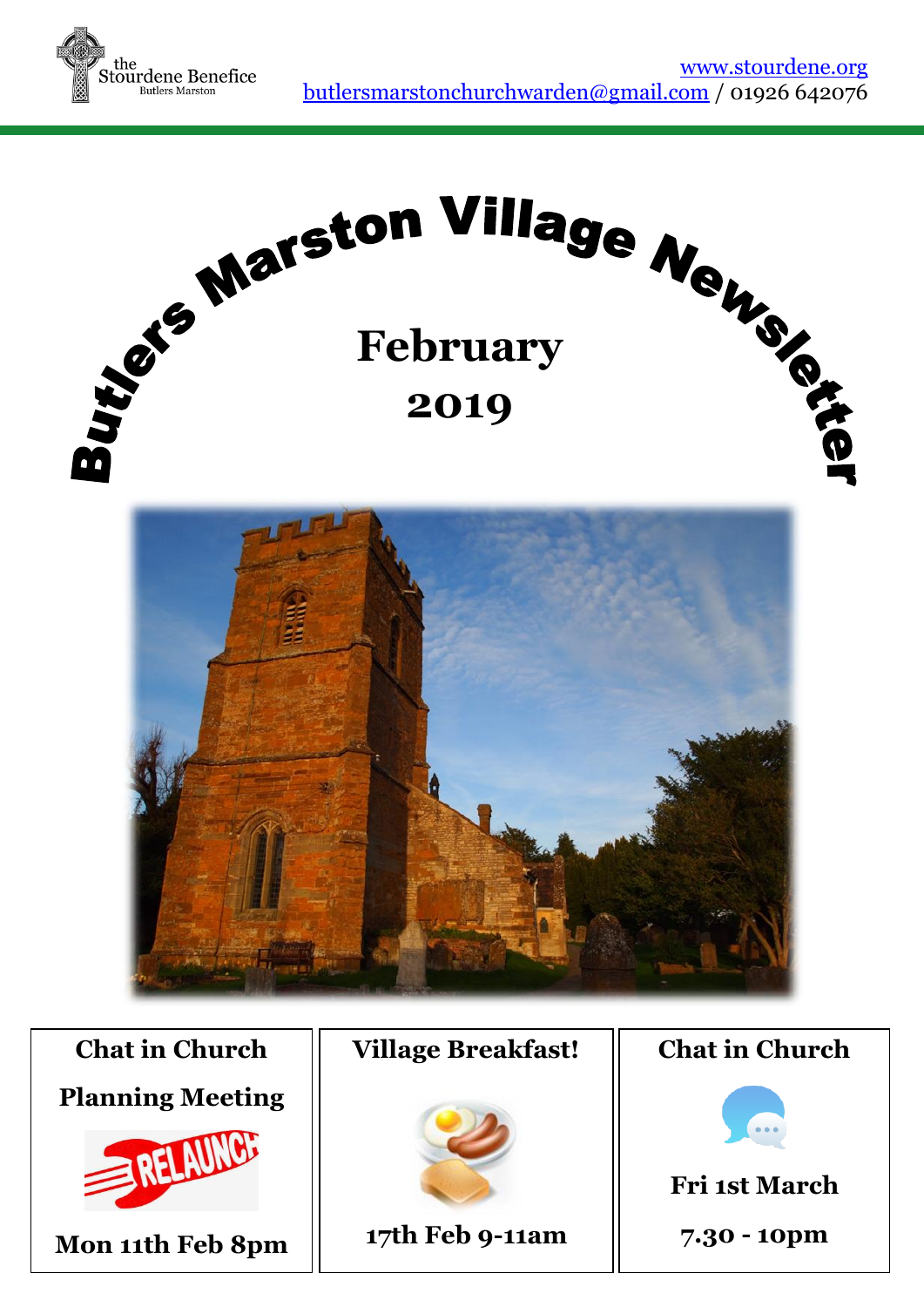

## *From St Paul's First Letter to the Corinthians,*

## *Chapter 10, Verse 31*

## **"So, whether you eat or drink, or whatever you do, do all to the glory of God."**

## **Butlers Marston Village Breakfast!**

Come along to the Butlers Marston Village Breakfast on **Sunday 17th February.** Come any time from 9-11am at the church (heating provided!)

£5 per person, £3 for children – pay on the day. All proceeds to the church.

Vegetarian options available.

If you would like to attend, please let Sarah know by 10th February: [Sarah.J.Mountford@gmail.com](mailto:Sarah.J.Mountford@gmail.com) – to give us an idea of how much food to prepare!

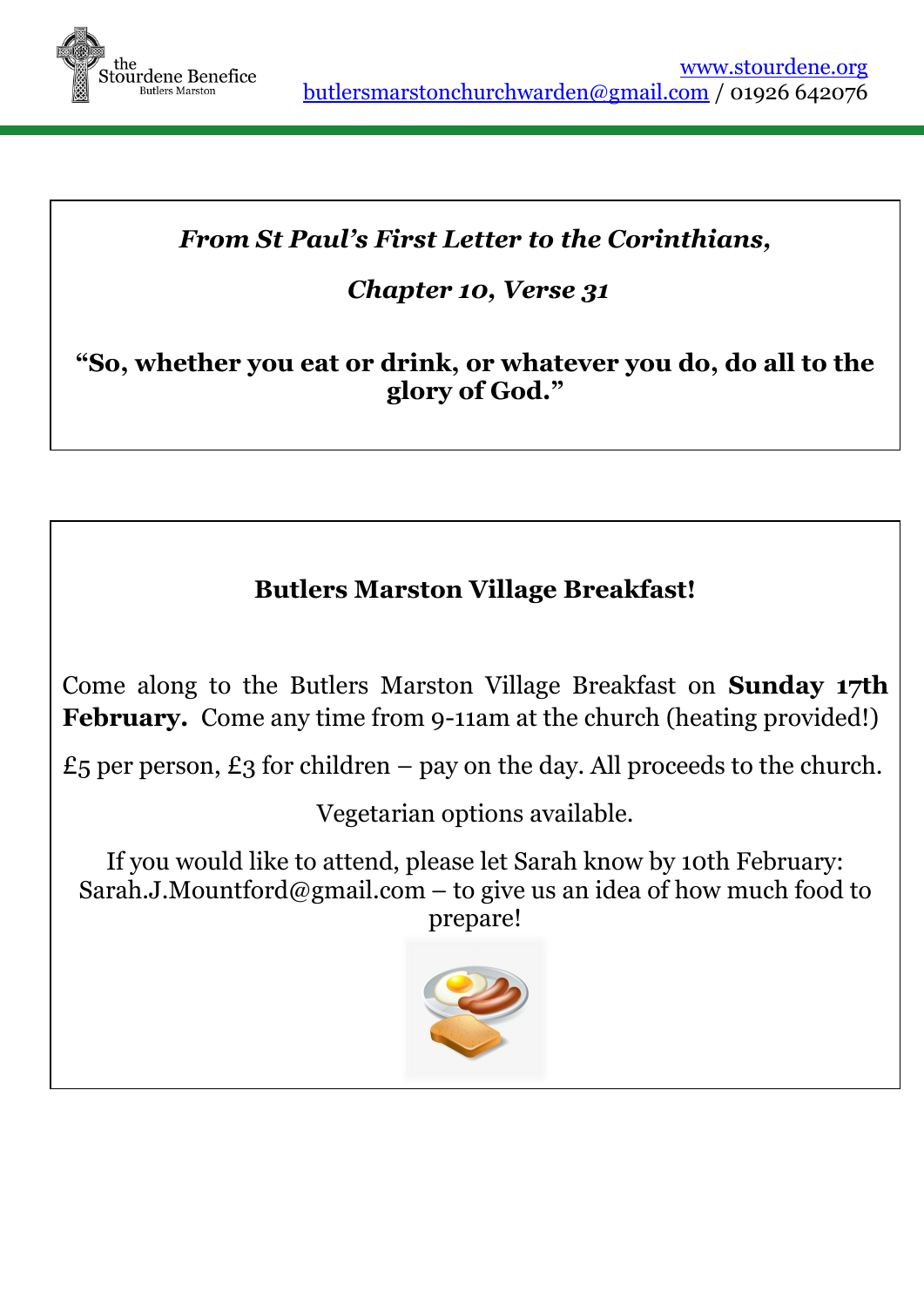



Hello and welcome to this February edition of your Butlers Marston newsletter! In some ways, what a warm and

wonderful January it has been – I know that some friends on social media were remarking on their January daffodil blooms (!) – and equally, how refreshing to have a cold snap and a dusting of snow last week.

January was a quieter month in terms of events at our church. The Church marks Epiphany, celebrating the arrival of the far-travelled, foreign Wise Men at Jesus' manger, offering their gifts of gold, francincense and myrrh, from 6th January. It is this linking of cultures, of the foreigners and this young Jewish family, of old and young, of star-following and faith that causes the Church of England to designate time for the prayer for worldwide mission and unity of the church. This does seem a far cry from the divisive political events that have been readily reported in the media. Rev. Barry Jackson of Kineton has compiled a service "Praying for our Nation" which can be found here: [http://www.dioceseofcoventry.org/Bre](http://www.dioceseofcoventry.org/BrexitPrayers) [xitPrayers](http://www.dioceseofcoventry.org/BrexitPrayers)

One of the hymns that has been suggested happens to be one of my favourites, beginning:

*Brother, sister, let me serve you; let me be as Christ to you; pray that I may have the grace to let you be my servant too.*

*We are pilgrims on a journey, and companions on the road; we are here to help each other walk the mile and bear the load.*

What a privilege it is to live for one another, in service for one another too. The newsreaders have reported the recent 'social prescriptions' on the NHS: in this era of prevalent loneliness, prescribing a holistic approach to people's health and wellbeing by connecting people to community groups, be it in gardening, exercise, dance, art or otherwise: being part of a bigger picture, or serving, if you like. Indeed, Dr Rangan Chatterjee is a familiar face on BBC Breakfast and the doctor in the BBC production of 'Doctor in the House'; he has dedicated a half of his holistic, latest (rather good!) book to both Purpose and Relationships.

Looking back to our Bible quote at the beginning of this newsletter, I rather think that St. Paul grasps it in one sentence: "So, whether you eat or drink, or whatever you do, do all to the glory of God."

Glancing at the opening pages of our newsletter, I should think that we can all be considering eating, as Sarah Mountford has had the brainwave of an invitation to our Village Breakfast – held in the church! It looks set to be a fabulous time of company, food and chatter – so do get your replies into Sarah at [Sarah.J.Mountford@gmail.com](mailto:Sarah.J.Mountford@gmail.com) by this

weekend.

Chat in Church is set for a relaunch – please see Jenny's note in the middle of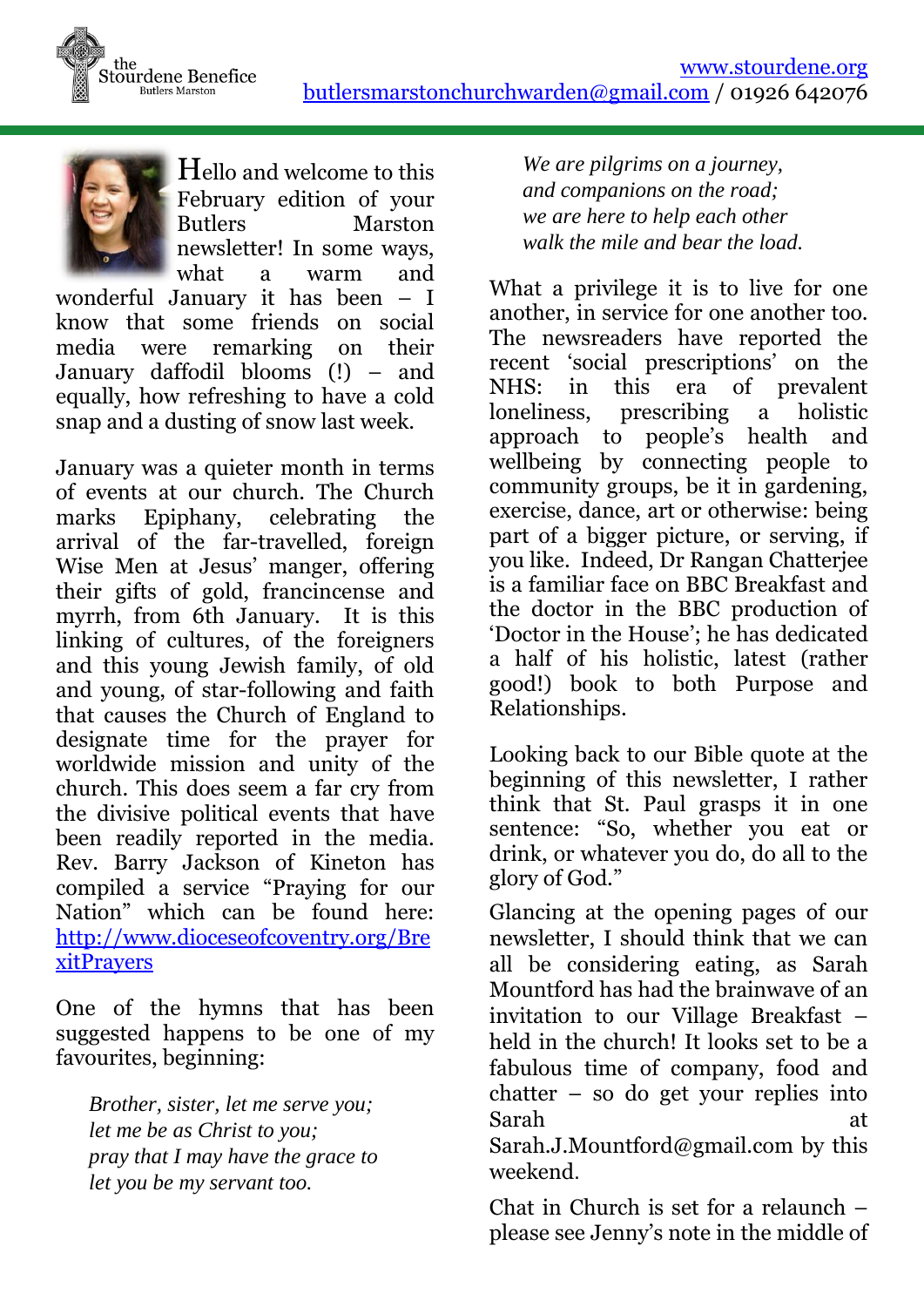

this newsletter as we seek to bring a different dimension to Chat in Church. There will be a meeting in Church on Monday 11th Feb at 8pm to discuss the 'what' and 'how'. We were delighted that the Edgehill Bellringers joined us for Chat in Church on 1st Feb (and will do for most of the year too!).

Speaking of serving, in 1956, the Duke of Edinburgh set up the Duke of Edinburgh Award, as he was concerned that the youth of the day were falling subject to the *Six Declines of Modern Youth:* worries of lack of compassion, direction, fitness, enterprise, memory, skill and care and more! Sixty-three years later, the DofE award is internationally acclaimed, and participants still need to strive in four areas:

> *Volunteering: undertaking service to individuals or the community. Physical: improving in an area of sport, dance or fitness activities. Skills: developing practical and social skills and personal interests. Expedition: planning, training for, and completion of an adventurous journey in the UK or abroad.*

Joe Hodson volunteered to help Butlers Marston Church in 2016/17, and now Talia Calvert has volunteered her service too! You can find out more about Talia and her volunteering plans in the next column.

For now, I wish you a peaceful, purposeful month ahead. Do keep warm!

Very best wishes,*Lynn* (PCC Treasurer)

## *Getting to know Talia...*

Hello!

My name is Talia and I'm 13 years old.

#### *What are your interests? Are you in any clubs?*

I enjoy baking, rockclimbing and singing. I am in the chamber choir at my school.

#### *What motivated you to take up the Duke of Edinburgh Award?*

I wanted to be involved in the Duke of Edinburgh award because it helps me to give back to my local community, it also helps me to improve my skills.

#### *What do you want to gain / learn from the DofE?*

At the moment I i'm participating in the Duke of Edinburgh award. As part of this, I am volunteering at the church. I have had some good ideas about how we could make our village even better. I would love to establish a community recycling point the items that can't be recycled with the council like crisp packets and pet food wrappers. I would like to send out a short survey about this recycling scheme to the village soon.

#### *Where is your favourite place in the village and why?*

My favourite place is down by the brook at the bottom of Bill's orchard, particularly to read or revise down there in the summer.

#### *Do you have anything else you would like to add?*

Thank you for taking the time to read a little something about me and I hope to see everyone around the village.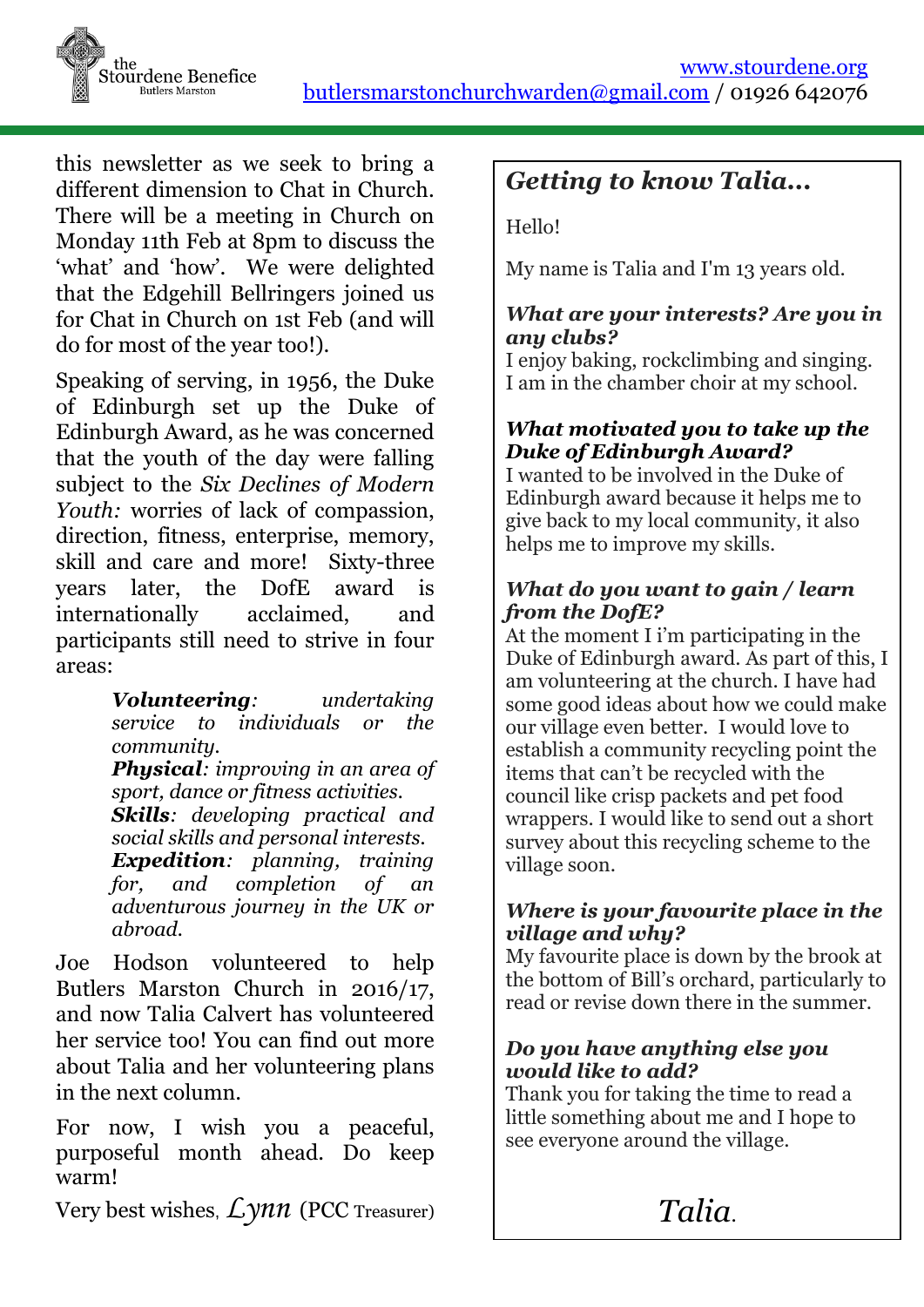

## **Chat in Church Relaunch**

Chat in Church has been running for four years now, raising nearly £4000 for the church. It aims to provide opportunities for everyone in the village to get together in a relaxed atmosphere to socialise while raising funds for the church.

We are planning to relaunch Chat in Church to include a variety of family friendly themed evenings. Suggestions have included:

- Ouiz
- Pudding night
- Fish and chip suppers
- Beetle drive
- Treasure Hunt

We are looking for ideas and volunteers to help run these evenings. If you are interested in getting involved, please get in touch or come along to a meeting on **Monday 11th February at the Church at 8pm.**

*Jenny*

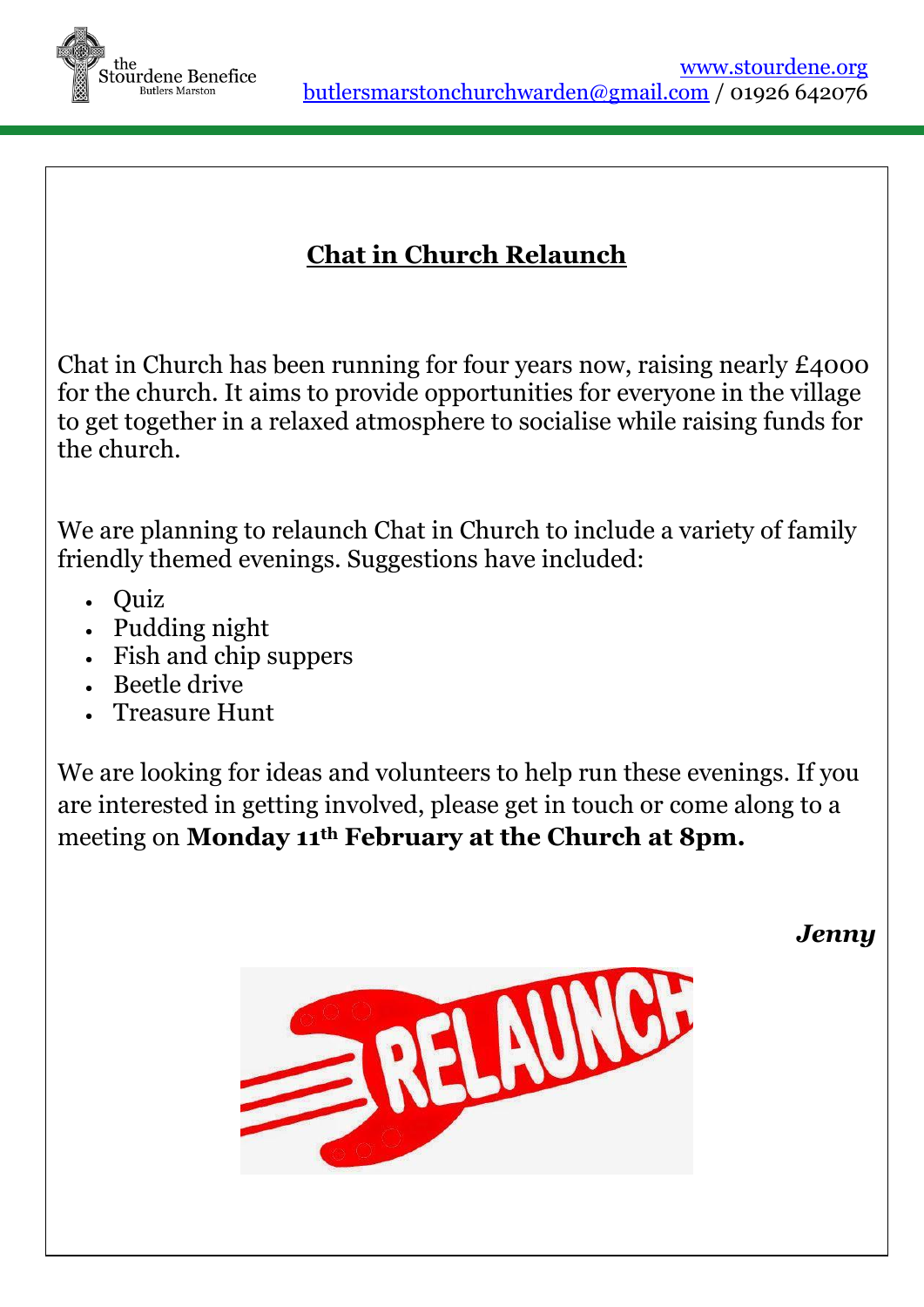

#### **From Rev. Sharon Goble**



February invites us to celebrate relationships and especially romance, both actual and aspirational! Despite the

hype, romance is not the only kind of relationship that defines a person. Many people lead full and fulfilling lives as singles. In reality some no doubt wish things were different, both from the perspective of being in a relationship as well as not. In the spirit of the season though, on the Sunday before Valentine's day, we are inviting couples getting married in the coming year in one of our six churches for a marriage preparation afternoon. Those of us who will conduct the weddings are simply encouraging some time out of the busy preparations for a big day to invest in their lifelong future. Marriage, family, friendships – all these loving relationships shape who we are and give meaning to our lives. We should make time and effort to celebrate those we love.

February is a good time to think about all the relationships that make us who we are. As signs of spring emerge, we may find ourselves more ready to connect with the world around us and appreciate its beauty. We look with fresh eyes inside as well as out, in spring cleaning, decluttering and gardening. The relationship we have with the world around us also needs care and attention, and shapes who and how we are.

Although Lent does not begin until next month, this year, it is often around about this time that some serious thinking, and possibly determined action, goes into our wellbeing, diet and exercise (or lack of!) As winter turns to spring, we may well consider how we have been looking after our bodies, minds and spirits. So for some, Lent might be about giving up an otherwise regular indulgence, for others about finding more discipline and structure to our lives.

Every year the Archbishop of Canterbury recommends a Lent book, and this year it is by Muthuraj Swamy, entitled Reconciliation, its theme acknowledging that mending broken relationships and building new ones is essential for our life together as human beings. In our churches throughout Lent I will use the chapter themes of his book to create a prayer station in each church. A prayer station invites a stopping off point with resources to read, reflect on and, for those it helps, to do something to help us in our praying. I hope that you can stop off, however briefly, at any or all these six stations, to invest a bit more time into the most defining of all relationships open to us – with God, through Jesus.

*Sharon*, Reverend Sharon Goble.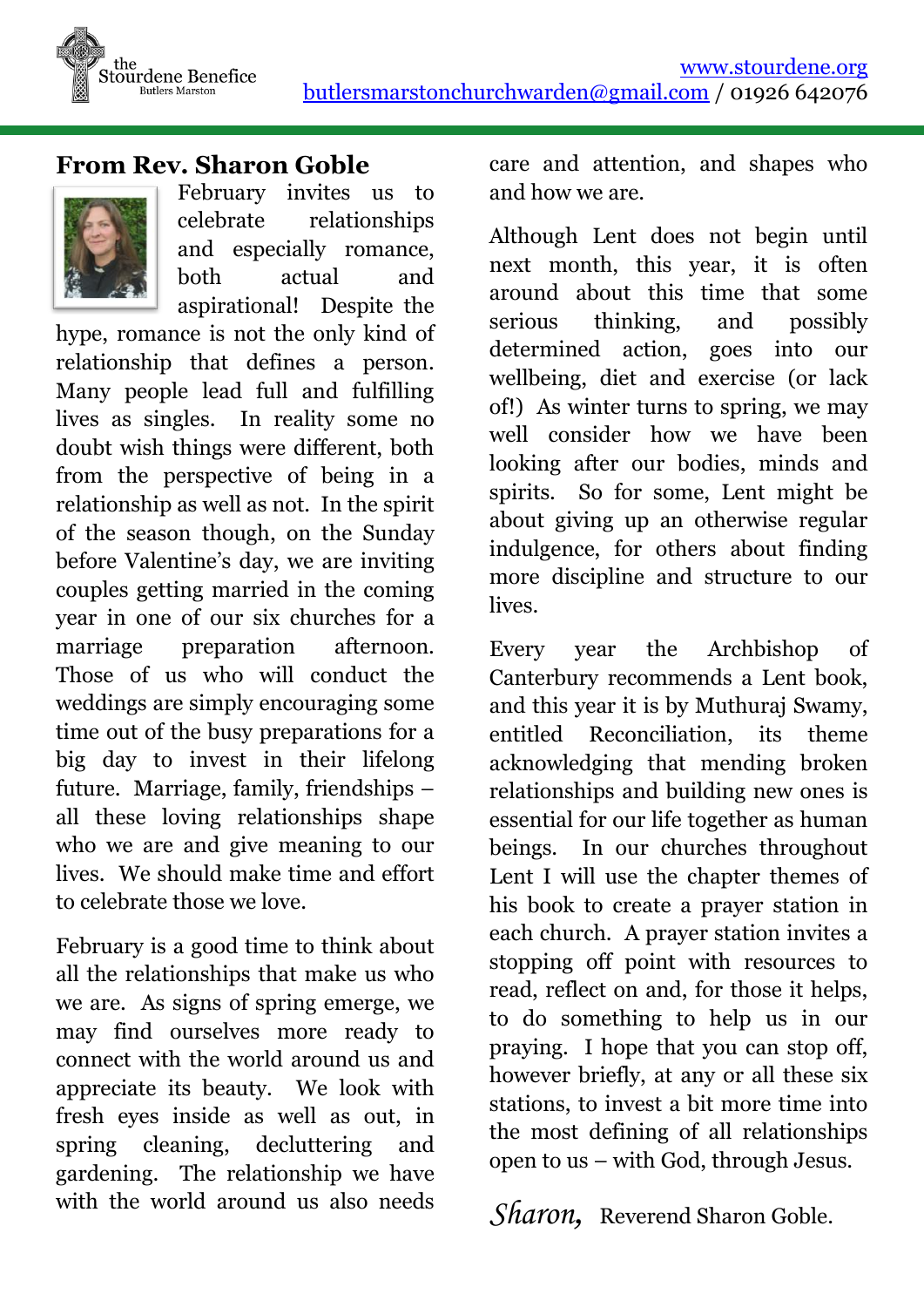

## **Contact the Clergy Team**



**Rev. Sharon Goble** 07799 220407 / [Sharon.goble@btinternet.](mailto:Sharon.goble@btinternet.com) [com](mailto:Sharon.goble@btinternet.com)



**Rev. John Horton** 01789 459241 / [john.horton@stourdene.](mailto:john.horton@stourdene.org) [org](mailto:john.horton@stourdene.org)

#### *Carers4Carers*

*Friday 22nd February 10.30 – 12 noon*

*Come and join us for coffee, biscuits and friendly chat at Kineton Village Hall. This month we will have a visit from Rekha Tanna Hirani, our local Parkinson's Adviser. Please let us know in advance if you would like us to look after your loved one in our Companionship Group. For more details, including help with transport, please phone Gillian on 01926 640203/07947 893504.*

**Deanery Synod will be meeting on February, 12th** at 7.30 pm in St. Edmund's Shipston.

The theme of the evening will be *Giving Well, Living Well* during Lent, when we explore the concepts of greener living and living well during the 40 days of Lent, drawing on the experiences of members of Synod. Anyone who is interested in living in a more sustainable fashion during Lent, taking care of God's creation, is welcome to join us and share their experiences with us.

**Rev. Jill Tucker**

**Area Dean**

**Shipston Deanery Lent Services**

**Tuesdays During Lent 19:30pm**

#### **Saints of these Isles**

March 12 – April 16th